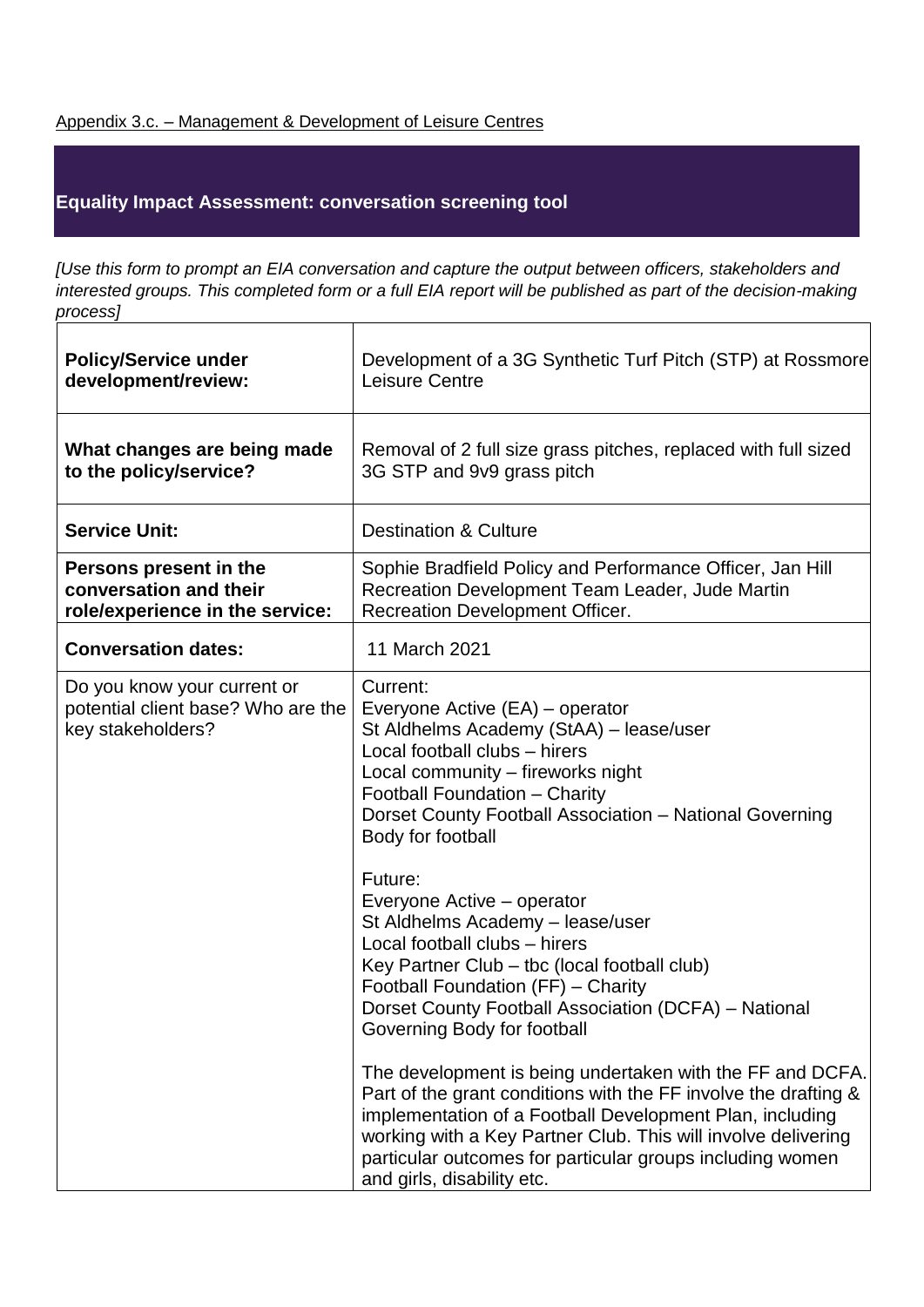| Do different groups have different<br>needs or experiences in relation to<br>the policy/service?                       | The new facility will offer a quality, safe, managed, enclosed,<br>all weather and floodlight environment which will meet the<br>needs of some of the protected characteristics groups,<br>including:<br>Gender, women & girls<br>Age<br>Low income<br><b>Disability</b><br><b>Gender Reassignment</b>                                                                                                                                                                                                                                                                                                                                                                                                                                                                                                                                                                                                                                                                                                                                                                                                                           |
|------------------------------------------------------------------------------------------------------------------------|----------------------------------------------------------------------------------------------------------------------------------------------------------------------------------------------------------------------------------------------------------------------------------------------------------------------------------------------------------------------------------------------------------------------------------------------------------------------------------------------------------------------------------------------------------------------------------------------------------------------------------------------------------------------------------------------------------------------------------------------------------------------------------------------------------------------------------------------------------------------------------------------------------------------------------------------------------------------------------------------------------------------------------------------------------------------------------------------------------------------------------|
| Will the policy or service change<br>affect any of these service users?                                                | Please see above/below.                                                                                                                                                                                                                                                                                                                                                                                                                                                                                                                                                                                                                                                                                                                                                                                                                                                                                                                                                                                                                                                                                                          |
|                                                                                                                        |                                                                                                                                                                                                                                                                                                                                                                                                                                                                                                                                                                                                                                                                                                                                                                                                                                                                                                                                                                                                                                                                                                                                  |
| What are the benefits or positive<br>impacts of the policy/service<br>change on current or potential<br>service users? | The new facility will offer a quality, safe, managed, enclosed,<br>all weather and floodlight environment which will offer the<br>protected characteristics groups opportunities, including:<br><b>Gender</b> - women and girls – more likely to play at this facility<br>as it is managed, floodlight and safer environment.<br>$Age - all ages would feel safer from very young to older$<br>people. Competitive opportunities will be available via the<br>partner club. Academy students will have daily access to a<br>quality facility.<br>Low income - partner football club will offer various coached<br>opportunities for local families via club hired sessions. EA will<br>offer discounted opportunities to those hirers who qualify via<br>Access to Leisure & Learning discount scheme.<br><b>Disability</b> – special needs groups including those with<br>learning disabilities, quality coached sessions via partner<br>club.<br>Gender reassignment – participants can come along<br>changed however there will be the opportunity for individual<br>changing cubicles within the leisure centre if required. |
| What are the negative impacts of<br>the policy/service change on<br>current or potential service users?                | Appropriate footwear.<br>Loss of two adult grass pitches                                                                                                                                                                                                                                                                                                                                                                                                                                                                                                                                                                                                                                                                                                                                                                                                                                                                                                                                                                                                                                                                         |
| Will the policy or service change<br>affect employees?                                                                 | New skills will need to be learnt by leisure centre staff to<br>maintain the pitch. The facility will be cleaned (litter picked)<br>prior to hand over from the Academy to Leisure Centre or<br>Leisure Centre to Academy.                                                                                                                                                                                                                                                                                                                                                                                                                                                                                                                                                                                                                                                                                                                                                                                                                                                                                                       |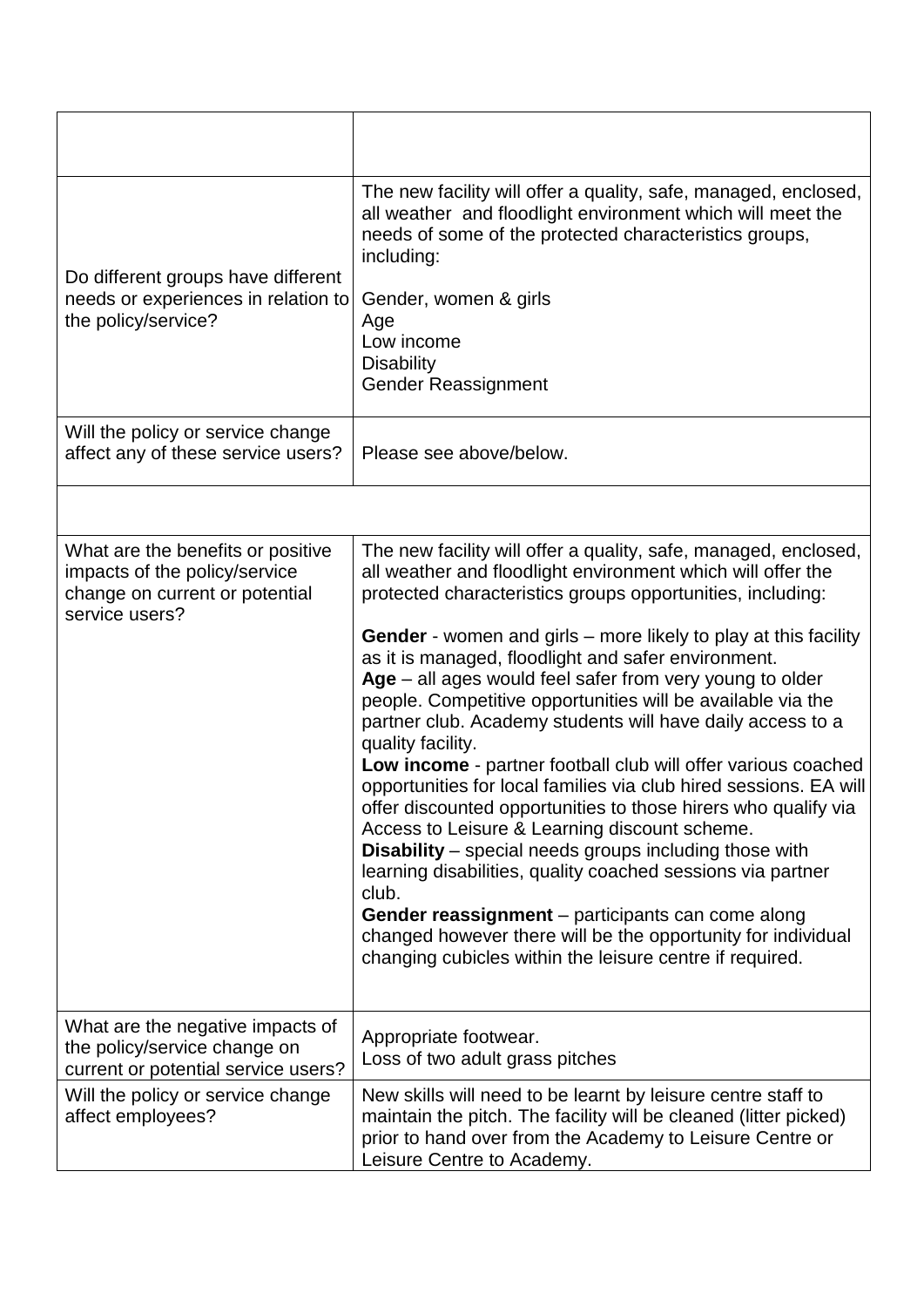|                                                                                                                                 | The STP will enhance the service provision on offer at the<br>Centre and the Academy.                                                                                                                                                                                                                                                                                                                                                                                                                                                                                                                                                                                                                                                                                                                                                                                                                                                                                                                                                                                                                                                                                                                                                                                                                                                                                                                                                                                                                                                                       |
|---------------------------------------------------------------------------------------------------------------------------------|-------------------------------------------------------------------------------------------------------------------------------------------------------------------------------------------------------------------------------------------------------------------------------------------------------------------------------------------------------------------------------------------------------------------------------------------------------------------------------------------------------------------------------------------------------------------------------------------------------------------------------------------------------------------------------------------------------------------------------------------------------------------------------------------------------------------------------------------------------------------------------------------------------------------------------------------------------------------------------------------------------------------------------------------------------------------------------------------------------------------------------------------------------------------------------------------------------------------------------------------------------------------------------------------------------------------------------------------------------------------------------------------------------------------------------------------------------------------------------------------------------------------------------------------------------------|
| Will the policy or service change<br>affect the wider community?                                                                | The STP will enhance the service provision on offer at the<br>Centre and the Academy.                                                                                                                                                                                                                                                                                                                                                                                                                                                                                                                                                                                                                                                                                                                                                                                                                                                                                                                                                                                                                                                                                                                                                                                                                                                                                                                                                                                                                                                                       |
| What mitigating actions are<br>planned<br>or already in place for those<br>negatively affected by the<br>policy/service change? | The need for appropriate footwear - this has been<br>considered by St AA who are committed to assisting as<br>required and the Kids Initiative charity who can supply<br>appropriate footwear.<br>The adult grass pitches are being replaced with a STP<br>however there are other grass pitches available across the<br>area, if clubs do not want to, or are unable, to hire the STP<br>for whatever reason.<br>Cost of hire – the partner football club will offer various<br>sessions for the local community to participate in. EA will<br>offer discounted opportunities to those hirers who qualify via<br>Access to Leisure & Learning discount scheme. Academy<br>students will have use of the facility during the Academy day.                                                                                                                                                                                                                                                                                                                                                                                                                                                                                                                                                                                                                                                                                                                                                                                                                   |
| <b>Summary of Equality</b><br><b>Implications:</b>                                                                              | There are no equality implications directly linked to the<br>decision for a new short-term arrangement for sites in Poole<br>with current operators Everyone Active however, the<br>facilities and services they operate provide a wide range of<br>services which are accessible to all equality groups, who<br>would be significantly impacted should the service be<br>interrupted or the facilities close.<br>We have considered the current and future users of the<br>facilities (loss of grass pitch and future STP) particularly in<br>relation to the protected characteristics groups and can<br>mitigate the negative impacts and promote a series of<br>benefits in relation to the development of the STP - please<br>see the Equalities Impact Assessment in Appendix 3.c.<br>Mitigation includes assistance with appropriate footwear via<br>the Academy or Kids Initiative Charity, availability of<br>alternative grass pitches and different access arrangement<br>to play football via the partner football club sessions or<br>Academy.<br>There are a number of benefits from this development which<br>would assist the protected groups primarily a quality, safe,<br>managed, enclosed, all weather and floodlight environment<br>to exercise within, particularly benefiting women and girls,<br>those with special needs and those on low incomes. The<br>new STP facility will be available to all, through community<br>and club bookings. During term time the Academy will have<br>access for its students for education use. |